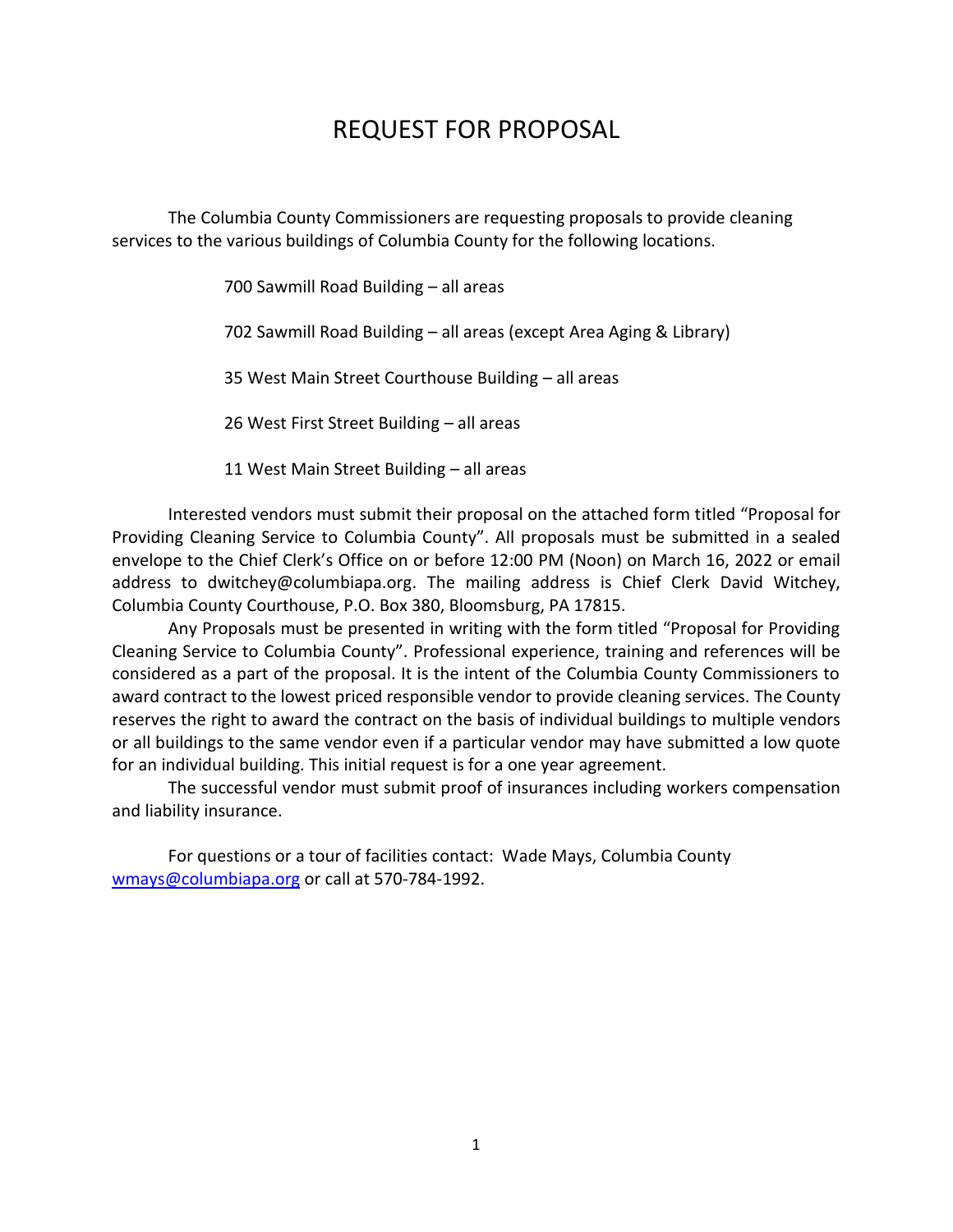## SCOPE OF WORK

### 702 SAWMILL ROAD BUILDING – ALL AREAS EXCEPT AREA AGING AND LIBRARY 30,000 sq. ft.

700 SAWMILL ROAD BUILDING – ALL AREAS – 9,000 sq. ft.

35 WEST MAIN STREET BUILDING – ALL AREAS – 20,511 sq. ft.

26 WEST FIRST STREET BUILDING – ALL AREAS – 7,000 sq. ft.

11 WEST MAIN STREET BUILDING – ALL AREAS – 26,688 sq. ft.

The cleaning services required for the five buildings located at these sites are detailed below. Cleaning will be performed Monday, Wednesday, & Friday.

#### Duties to be completed daily:

All trash cans are to be emptied and all garbage is to be removed and placed in the appropriate dumpster(s).

High traffic areas are to be vacuumed everyday (M-W-F)

All bathrooms are to be thoroughly cleaned, paper and liquid supplies are to be restocked, and floors washed.

All glass, metal knobs and handles entryways are to be wiped clean.

All tile entryways are to be cleaned.

Clean kitchen areas by wiping tables and counters and appliances, disposing of garbage and sweeping or mopping floor as needed.

Vaults need to be cleaned at the 35 West Main Street location (before 4:30 P.M.).

Sweep external areas around entryways to remove leaves, paper and cigarette butts.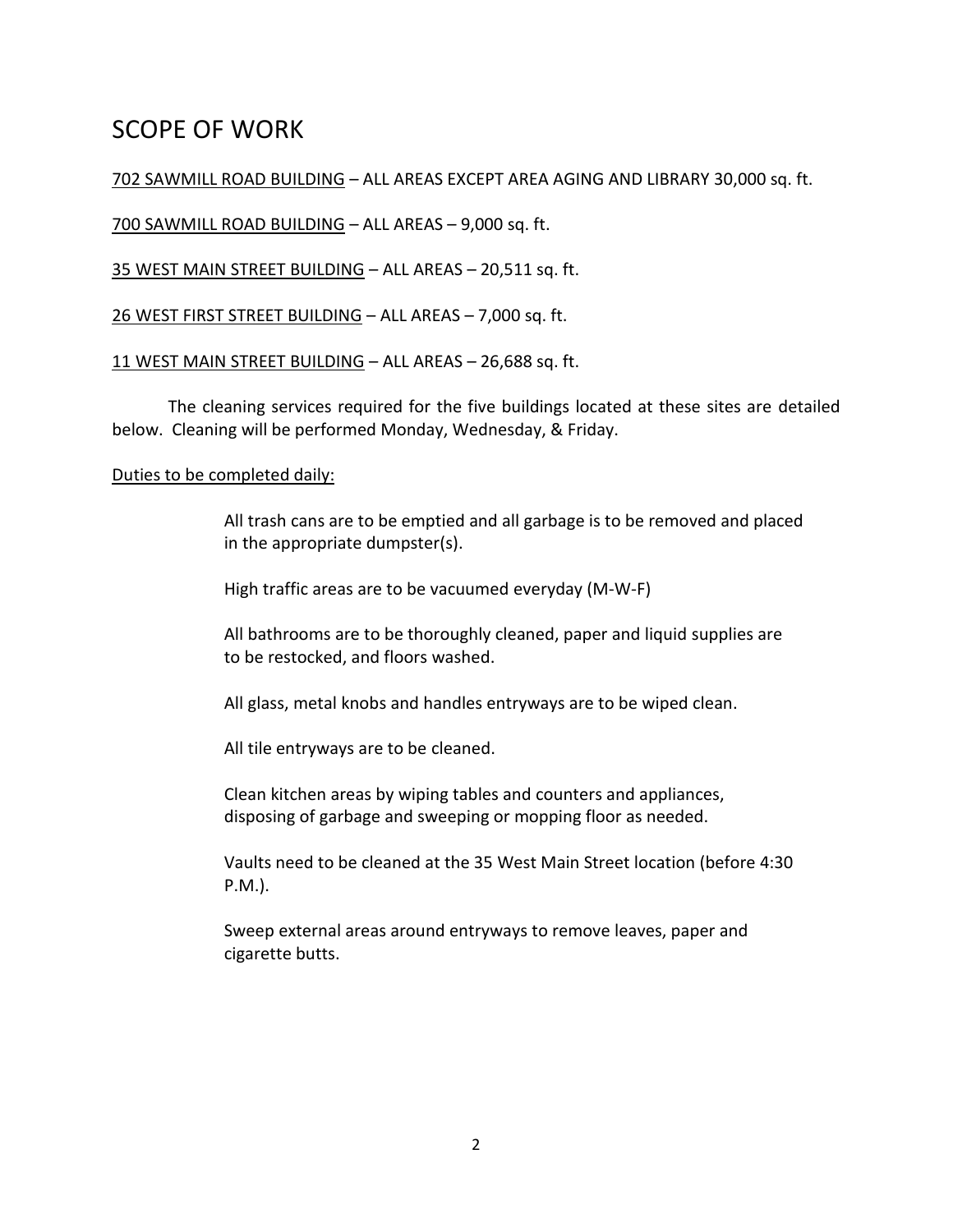#### Continued Scope of Work

Clean all counter areas.

Dust mop all hallways.

Duties to be completed on a weekly or more frequent schedule as required to maintain a clean orderly looking environment:

Dusting of all surfaces including desks, cabinets equipment, tables, etc. (Vendor should establish a schedule for desk cleaning so employees know when to remove business and personal items from desk and cabinet areas).

Clean computer screens.

Cleaning of all interior as needed.

Removal of fingerprints, from all surfaces included but not limited to walls, trim and glass.

Spot cleaning of carpeting.

Complete washing of all vinyl and/or linoleum floors including baseboards.

Complete vacuuming of all carpeted areas. This does not include moving furniture and equipment except chairs and small office items.

Clean steps as needed.

Empty recycling containers into designated storage unit.

Duties to be completed on a semi-annual basis:

Shampooing of all carpeted areas.

Stripping of all tile, vinyl and terrazzo floors and reapplication and buffing of appropriate floor finish.

Vendor will supply all cleaning equipment and cleaning chemicals. County will supply all paper products as well as garbage bags for bathroom and kitchen area use.